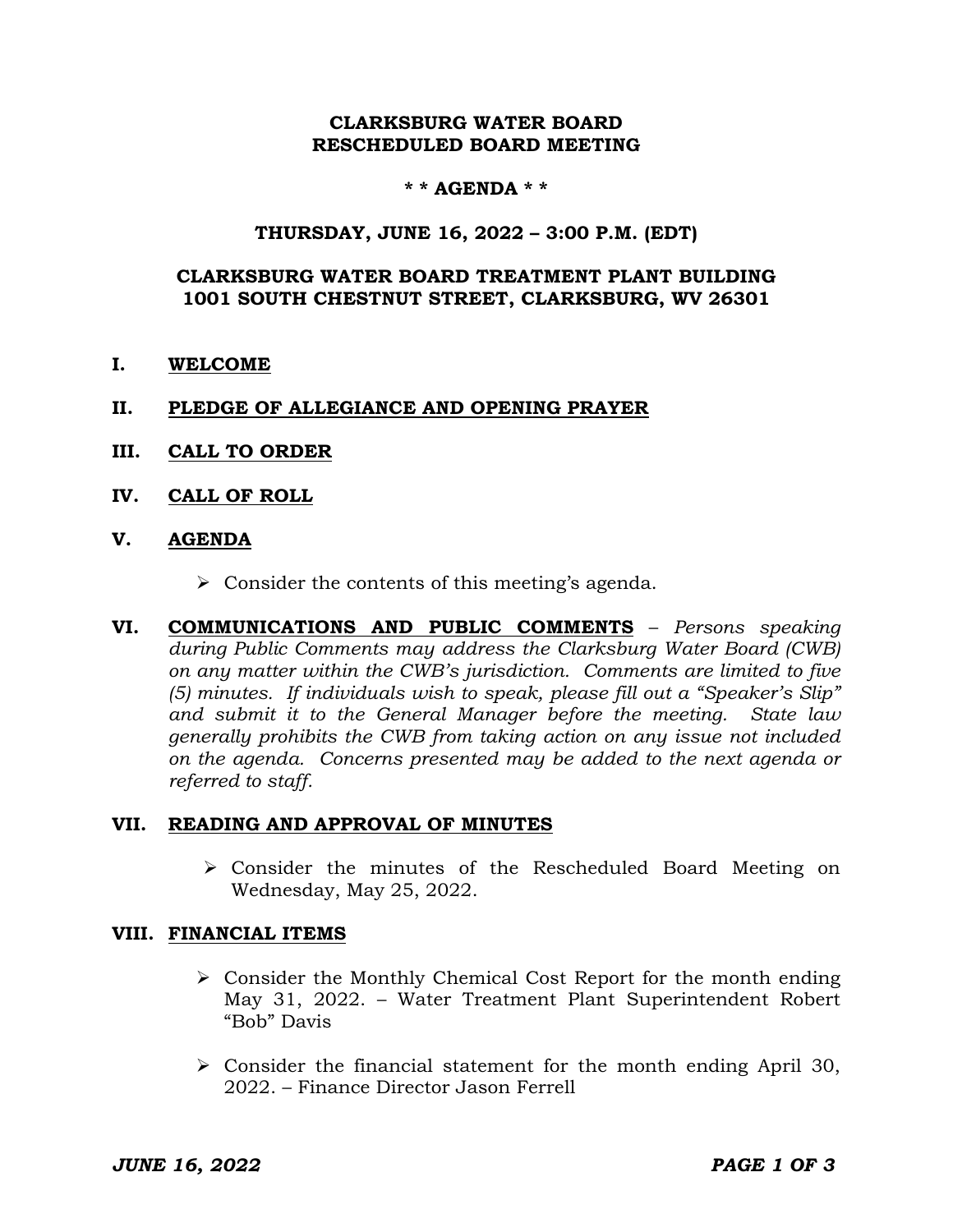Consider the Vendor History Reports for the month and year-todate ending May 31, 2022. – Finance Director Jason Ferrell

# **IX. GENERAL MANAGER'S REPORT AND BUSINESS MATTERS**

- ▶ High Service Pump Variable Frequency Drive (VFD) Project
	- Project Update
	- Consider other matters regarding this project.
- Lead Service Line Response
	- Lead Database and Material Inventory Update
	- Discuss public outreach efforts.
	- Consider matters regarding the Corrective Action Plan.
	- Consider other matters (not covered above) for this project.
- Water System Improvements Project
	- Consider the corrosion control implementation phase of this project.
	- Consider the lead service line removal and water main replacement phase of this project.
	- Consider the Chestnut Street water line replacement phase of this project.
	- Consider other matters (not covered above) regarding this project.
- Snake Hollow Road Water Line Extension Project
	- Project Update
	- Consider other matters regarding this project.
- $\triangleright$  Town of Lumberport
	- Update on the Town of Lumberport's water needs.
	- Consider other matters regarding this project.
- Employee's Cost of Living Adjustment (COLA)
	- CPI Analysis Explanation
	- Consider approving a COLA for all employees to be effective July 1, 2022.
- Executive Session
	- Consider an executive session to discuss and act upon personnel matters.

# **X. BOARD MEMBER REPORTS AND BUSINESS MATTERS**

Board Member Reports/Comments

# *JUNE 16, 2022 PAGE 2 OF 3*